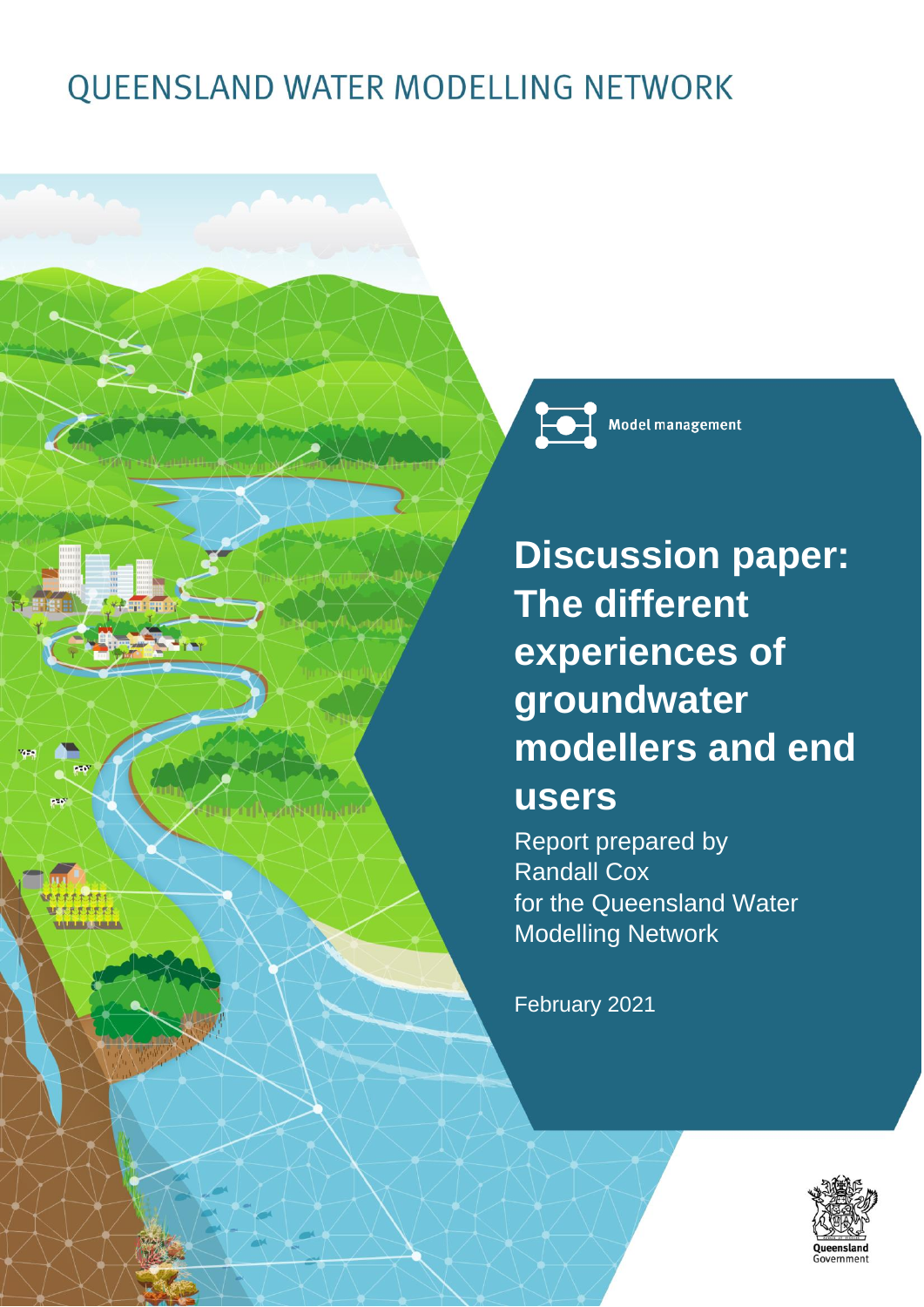#### **OUEENSLAND WATER MODELLING NETWORK**

The Queensland Water Modelling Network (QWMN) is an initiative of the Queensland Government that aims to improve the state's capacity to model its surface water and groundwater resources and their quality. The QWMN is led by the Department of Environment and Science with key links across industry, research and government.

#### Prepared by: Randall Cox, Groundwater Strategy Consultant

© State of Queensland, 2021.

The Queensland Government supports and encourages the dissemination and exchange of its information. The copyright in this publication is licensed under a Creative Commons Attribution 4.0 Australia (CC BY) licence.

Under this licence you are free, without having to seek our permission, to use this publication in accordance with the licence terms. You must keep intact the copyright notice and attribute the State of Queensland as the source of the publication. For more information on this licence, visit [https://creativecommons.org/licenses/by/4.0/.](https://creativecommons.org/licenses/by/4.0/)

#### Disclaimer

This document has been prepared with all due diligence and care, based on the best available information at the time of publication. The department holds no responsibility for any errors or omissions within this document. Any decisions made by other parties based on this document are solely the responsibility of those parties.

If you need to access this document in a language other than English, please call the Translating and Interpreting Service (TIS National) on 131 450 and ask them to telephone Library Services on +61 7 3170 5470.

This publication can be made available in an alternative format (e.g. large print or audiotape) on request for people with vision impairment; phone +61 7 3170 5470 or email [library@des.qld.gov.au.](mailto:library@des.qld.gov.au)

#### **Citation**

Cox, R 2021, Discussion paper: the different experiences of groundwater modellers and end users, prepared for the Queensland Water Modelling Network, Department of Environment and Science, Queensland Government, Brisbane.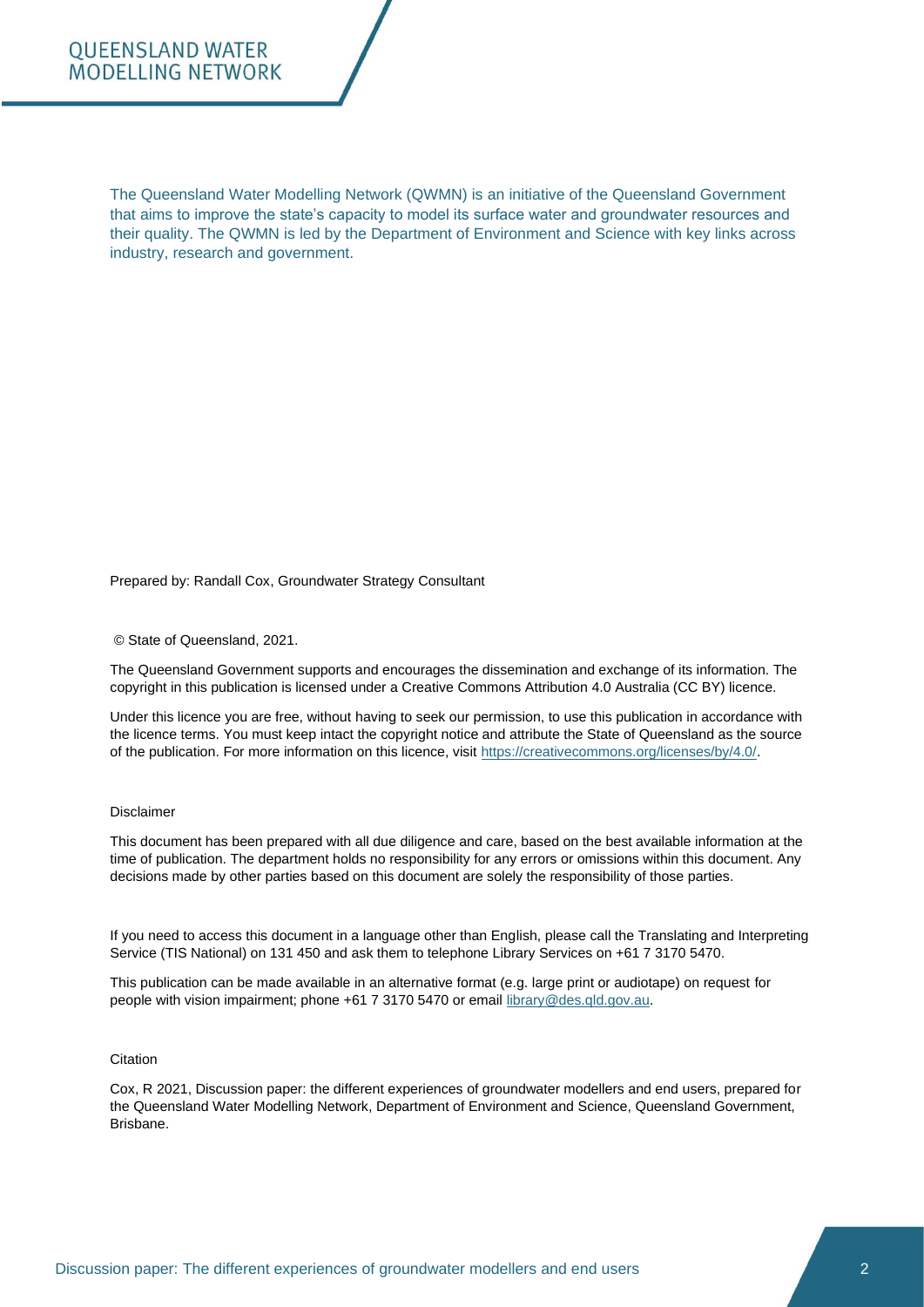## **Executive Summary**

This paper has been prepared for the Queensland Water Modelling Network (QWMN) with a view to increasing the use of groundwater models by prompting discussion about the interaction between groundwater modellers and the end users of the models.

The paper is based on one-on-one discussions with 21 senior modellers and end users. The discussions were semi-structured enabling the interviewees to raise issues from their own perspective based on a shared general framework. The method is not, therefore, a highly structured or detailed analysis of practitioner views, but the paper may provide a useful basis for further discussion in modelling and end user communities.

Outcomes are summarised as follows:

- 1. A lot of problems could be avoided if modellers and end users spent more time together at the beginning a modelling project, clearly identifying the management issue to be addressed and the potential to construct a groundwater model that would be useful in addressing the issue.
- 2. Modellers seek for end users to accept that there is uncertainty in groundwater modelling and a model can only be a decision support tool. End users point out that they need to make binary decisions and they therefore seek for modellers to see their perspective and make models as useful as possible.
- 3. It is becoming easier to make models more complex. This can result in models being more complex than they need to be, from a mathematical perspective. Models are also used by end users for educational purposes, however, and so need to be sufficiently complex to give stakeholders confidence that models adequately represent groundwater flow systems.
- 4. The need for engagement between end users and modelling teams is a recurring theme. The engagement needs to be early and ongoing, including peer review as a part of the process. Most of the difficulties between end users and modellers can be traced back to inadequate engagement.
- 5. Within some end user agencies, lack of groundwater skills and expertise is a major impediment to effective engagement with modelling teams. In those cases, external expert teams could be formed to support the end users in engagement activity.
- 6. The standard of reporting on modelling projects is highly variable. Poor reports are a problem for end users, both in understanding what has been done and for end user communication with stakeholders.
- 7. High-level modelling guidelines are supported but should not be misused as quasi-standards.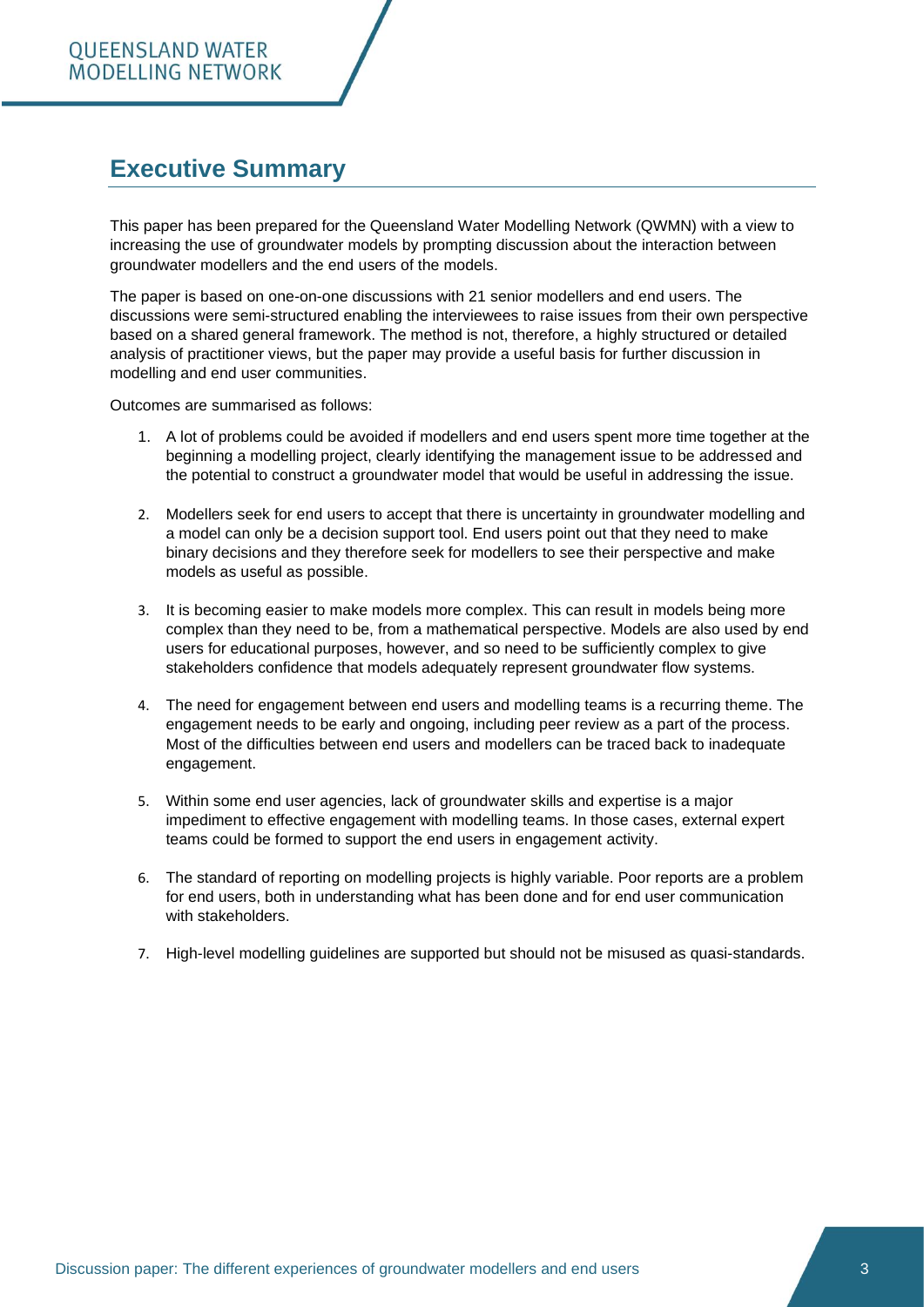# QUEENSLAND WATER<br>MODELLING NETWORK

# **Table of Contents**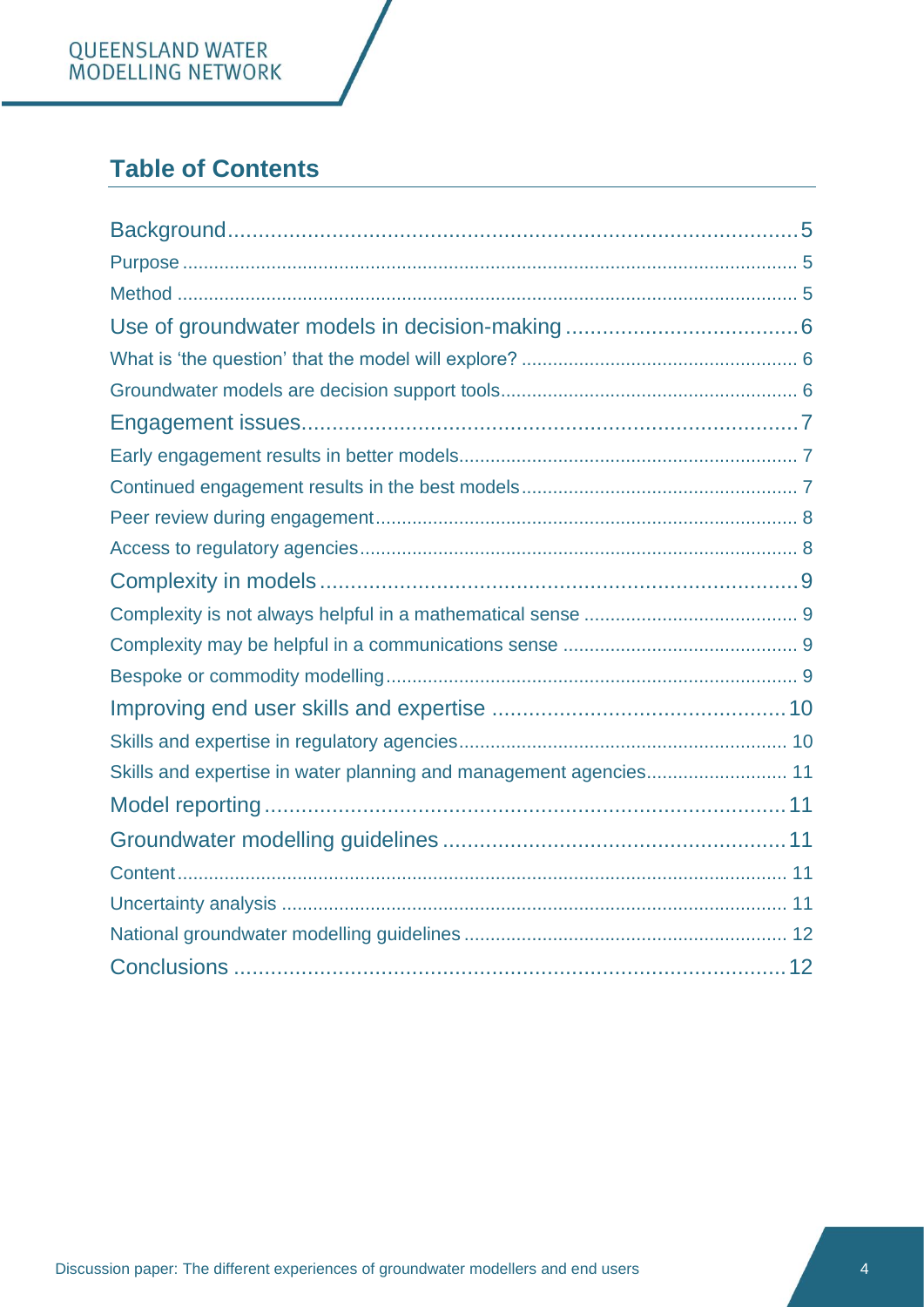## <span id="page-4-0"></span>**Background**

#### <span id="page-4-1"></span>**Purpose**

This paper has been prepared for the Queensland Water Modelling Network (QWMN) with a view to increasing the impact of the use of groundwater models in informing policy, program, and regulatory domains, by prompting discussion about improving the interaction between groundwater modellers and the end users of the models. There are aspects of groundwater systems and of the different perspectives of modellers and of end users that cause difficulties in expectation and understandings, which can compromise outcomes. Although this paper explores those aspects, that focus should not detract from the fact that many modelling projects have been instrumental in positively supporting decision-making.

The QWMN Forum 2020<sup>1</sup> focussed on the 'water modelling pipeline' from research to model use, interpretation and communication. This paper links with matters explored at that Forum as it deals with some of the interfaces involved in movement along the water modelling pipeline.

The paper seeks to capture the views of a small number of experienced modellers and end users, to stimulate discussion. It does not reach detailed findings or make specific recommendations; rather, it seeks to narrow the focus to areas of more common concern and point to possible directions for improvement, for more detailed consideration by practitioners.

In this paper, the term 'end user' includes two subgroups:

- o staff of regulatory agencies who consider applications for approval of development proposals; and
- $\circ$  managers who use model outputs to set water allocations and management rules and manage groundwater systems.

Where necessary the paper deals separately with those two groups of end users, while recognising there may also be other end users of groundwater models.

The term 'modeller' is the person who constructs a numerical groundwater model, although in places the term is used to cover all members of a modelling team that interfaces with an end user. As a result, a hydrogeologist may be a part of a modelling team while in another circumstance a hydrogeologist may be an end user using a model constructed by a specialist modeller for groundwater allocation management and communication purposes.

#### <span id="page-4-2"></span>Method

The paper is based on one-on-one discussions that covered a range of perspectives. Preliminary discussions identified likely key areas of interest. Detailed interviews were carried out with 21 senior modellers and end users in the public and private sectors.

Interviews lasted about one hour. They were semi-structured discussions that enabled interviewees to raise issues from their own experience based on a shared general framework. From the interviews, common themes emerged. Individuals spoke frankly about successful and less successful projects that they have been involved in, on the basis that the discussion paper would not identify opinions about specific projects.

<sup>1</sup> https://watermodelling.org/resources/qwmn-forum-2020-presentations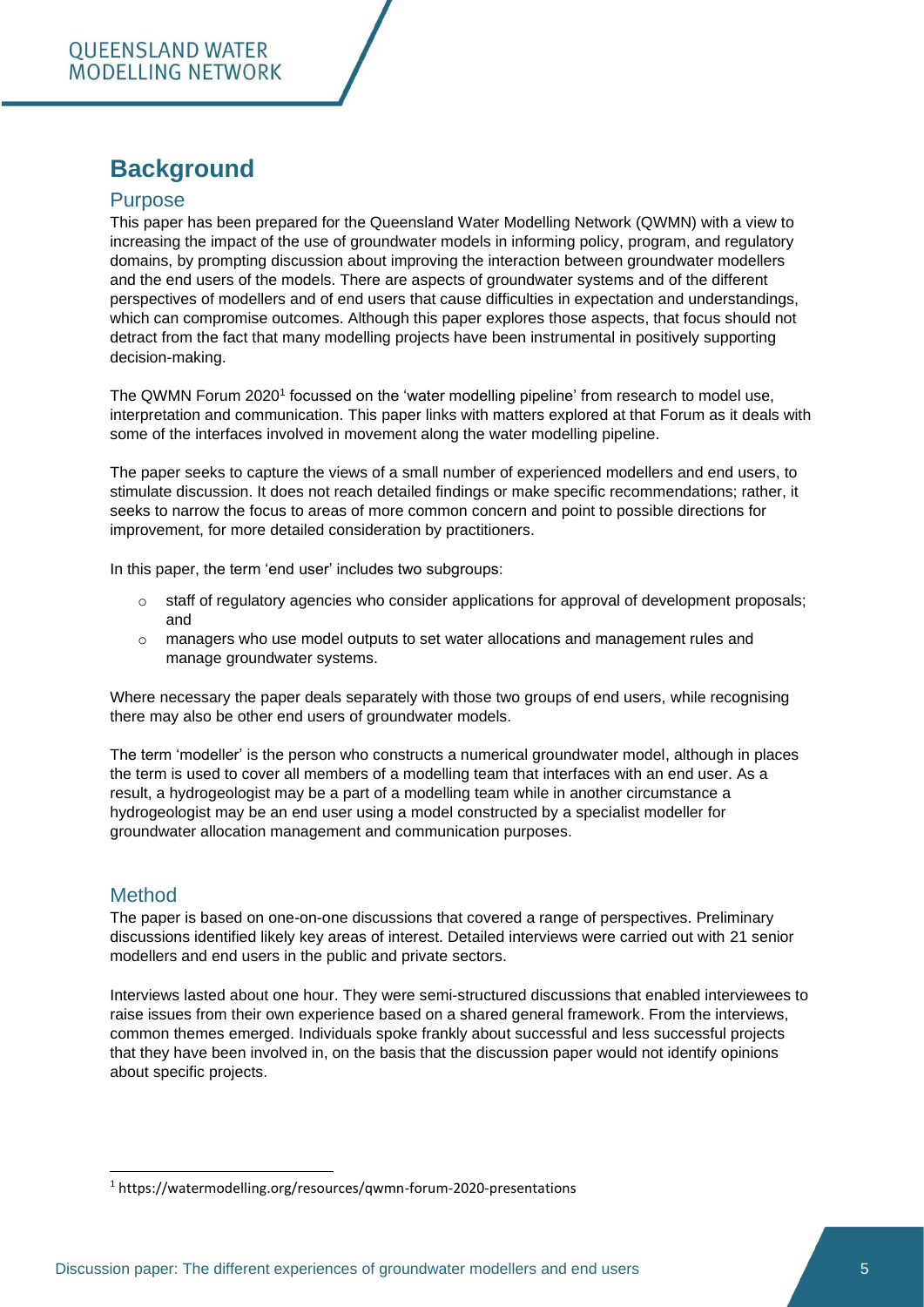The method used is not, therefore, a highly structured or detailed analysis of practitioner views; however, the paper may provide a useful basis for further discussion within the groundwater modelling and end user communities and may provide insights within the broader water modelling domain.

## <span id="page-5-0"></span>**Use of groundwater models in decision-making**

#### <span id="page-5-1"></span>What is 'the question' that the model will explore?

Conceptually, a model is a thing that shows what another thing looks like or how it works, but a model cannot do everything. It is obvious that a clay model of a future car is good at showing what the car will look like but is no help in showing how the car will work. Similarly, a groundwater model cannot answer all the questions that arise in groundwater management.



There is a common theme among modellers and end users: that projects do not always commence with enough clarity about the management questions that proposed models are intended to explore. A water planner is likely to want a model for the purpose of testing options for management rules, and so there needs to be clarity about the potential scope of the management rules. A regulator considering a major development proposal will be seeking information about the long-term impacts of the development on receptors such as water supply bores and groundwater dependent ecosystems, and so there needs to be clarity about the receptors potentially at risk.

If there is opportunity for early discussion with the relevant stakeholders, it may become clear that a model is not needed at all. One experienced modeller operates on the following basis:

*'There can only be confidence that "the question" to be explored by the model is understood and accepted as a workable basis for a modelling project if the underlying question, "exactly what scenarios will be run with the model?", has been explored.'*

End users bring another perspective to the issue; they seek early meaningful engagement with modellers to better understand what is realistically possible through modelling. One experienced end user said:

*'It is difficult to engage modellers early in the process to discuss what is possible. We wind up getting model output only at a late stage of the decision-making window and discover far too late that the model can't do what we expected.'* 

In summary, modellers seek early clarity on exactly what a proposed model will be used for, while end users seek early clarity on how groundwater modelling can be used in addressing a management issue. The underlying problem that leads to these differences in perspective relates to the timing and depth of engagement – a recurring theme in this paper.

#### <span id="page-5-2"></span>Groundwater models are decision support tools

Much of the challenge with groundwater modelling arises from the fact that groundwater is a hidden resource. In comparison to other physical systems, including surface water flow systems, there is much more uncertainty. There is uncertainty about the hidden geological framework, as well as how water enters, moves through, and leaves the geologic framework. Reducing uncertainty through the acquisition of additional data is expensive and will never be completely adequate, so assumptions must be made.



Uncertainty, therefore, is a focus for all parties to a groundwater modelling project. Modellers act from a general position of seeking to specify and reduce uncertainty through the incorporation of additional relevant data and/or processes into a model. A model can help to understand the extent and sources of uncertainty and identify the future data acquisition and improvements in conceptual understanding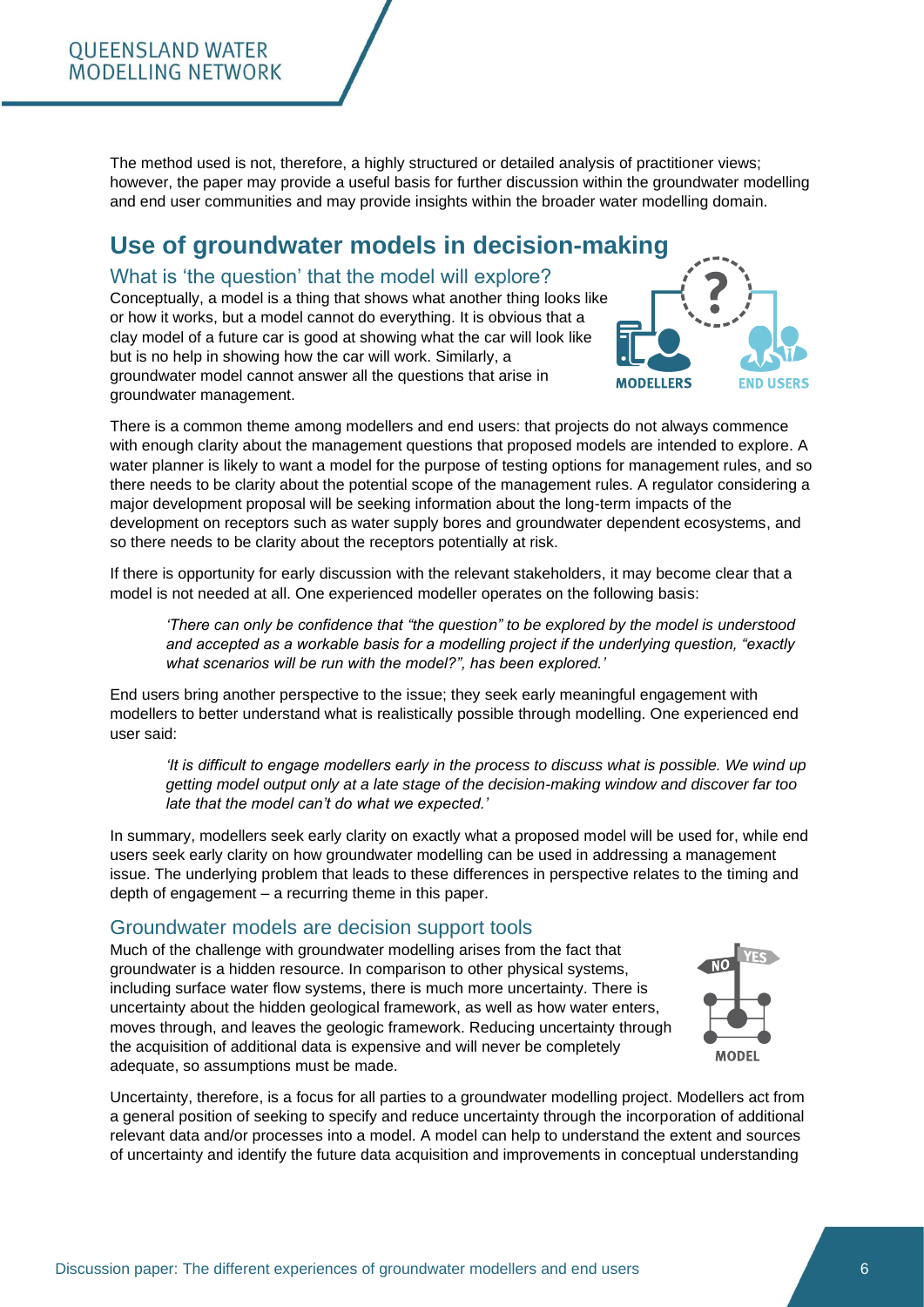that can best reduce it; however, output from a groundwater model will always be uncertain to an extent. As one modeller put it:

*'Groundwater models are not "truth machines", they can only ever be "decision support tools".'* 

End users recognise that an understanding of uncertainty is important in making informed decisions. End users, however, bring another perspective, pointing out that model output is a major input to the making of binary decisions, such as where to put a line on a map that separates areas where different sets of management rules will apply. End users therefore seek for modellers to view uncertainty from the perspective of the end user. For example, while it may be convenient, conservative and easily defendable for a modeller to accept a wide range of possible values for a hydraulic parameter, perhaps based on a simple literature search, the breadth of that range may lead to a wide band of uncertainty in model output. However, if the modeller was more sensitive to the management implications of the wide range of possible values adopted, a more complete search for relevant information might be carried out, leading to the adoption of a smaller range of values and a smaller uncertainty range in model output. The end user position could be summarised as:

*'Groundwater models are not simply "mathematical exercises", they are "decision support tools" and must in fact support actual decision-making to the greatest extent possible.'*

## <span id="page-6-0"></span>**Engagement issues**

#### <span id="page-6-1"></span>Early engagement results in better models

A consistent message from interviewees was that value is added by early engagement between the modelling teams and the end users. For projects that had poor outcomes, early engagement was usually missing or superficial.



Early engagement is important because of the wide range of skills and perspectives that need to be integrated in a modelling project. It provides opportunity to explore the prior knowledge and experience of the parties involved. Early engagement enables modellers to better understand the purpose and intended use of the model. If available, hydrogeologists with local expertise need to be involved from the beginning when the conceptual model of the groundwater flow system is being developed and relevant available data is being identified.

Interviewed modellers look for early engagement. They mentioned cases where there had been opportunity to visit the field at an early stage and discuss the conceptualisation with local knowledge experts and landholders. It was during those visits that they found the 'soft knowledge' about the 'hard data', which assisted them significantly. Some of the best insights came inadvertently, during informal conversations in the field and as relationships developed.

#### <span id="page-6-2"></span>Continued engagement results in the best models

For projects that had the best outcomes, engagement was not only early but ongoing throughout the modelling project, continuing after formal project completion into review of the usefulness of model output and development of approaches to future model improvement. Continued engagement provides opportunity for progressive feedback, enabling adjustments to be made. When those with local hydrogeological knowledge start to see model outputs, they can point to constraints that need to be included. One example was given where initial model output implied that a reach of a watercourse would be a 'gaining reach', while local knowledge was that it was in fact a 'losing reach', information missed at the beginning of the project. This showed that the assumed water inputs, outputs and flow parameters could not collectively be correct, and some changes had to be made. When the model was modified to incorporate this constraint, model outputs changed, and the credibility of the model amongst local stakeholders improved.

Continued engagement over the length of a project also helps all parties to reach consistent understanding about how the model works, even if understandings are to different levels of detail. End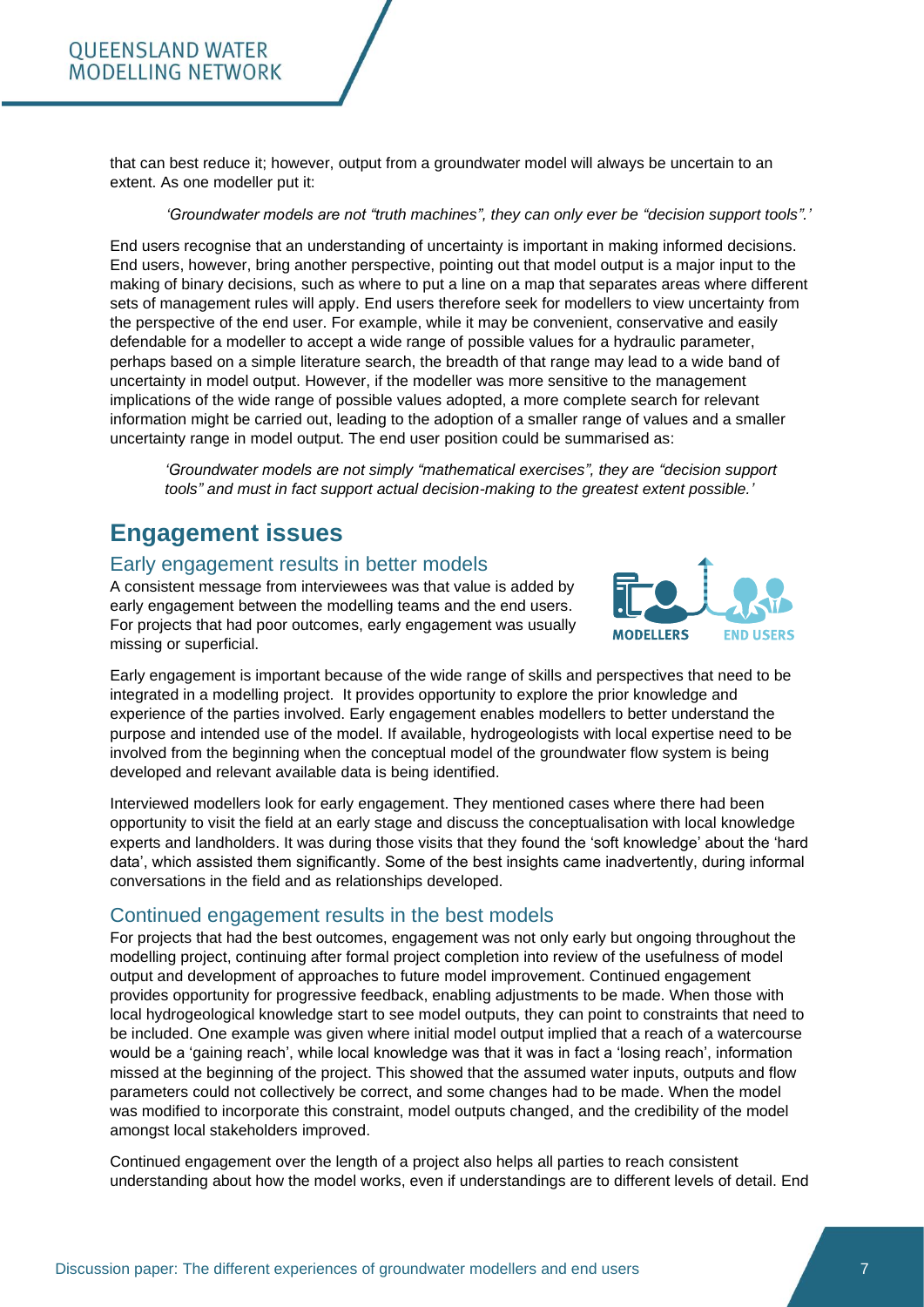users noted the need to be able to explain to stakeholders the assumptions, constraints, and output from a model, to a level of detail that meets the needs of stakeholders who over time develop better understanding and seek more detail.

## <span id="page-7-0"></span>Peer review during engagement

Over time, peer review has become accepted practice for groundwater modelling projects. Peer review initially was carried out at the end of a modelling project and was a review of the model itself. More recently, peer review has become a review of not just the final model, but the whole of the modelling process, as is called for in the Australian Groundwater Modelling Guidelines<sup>2</sup>. The approach involves presentation, discussion, and review comments, to be compiled at set points during a modelling project. This progressive approach improves transparency, exposes disagreements about assumptions and project directions at an early stage, allowing adjustments to be made and avoiding the need to go back to the beginning after arriving at what should be the end of a project. All

interviewees strongly supported this approach.

Because groundwater modelling cannot be simply a matter of meeting formal standards, there is scope for individual peer reviewers to carry out peer review from different perspectives. Interviewees noted that early involvement of peer reviewers in a project provides opportunity to resolve issues arising from those differences.

Effective peer review of the whole process, starting with conceptualisation, requires a wide set of skills. To ensure reviewers have the range of skills and experience needed, it is tempting to consider some form of accreditation for peer reviewers; however, those interviewed considered that accreditation would be impractical because modelling is an agile science space, where proposed creative approaches need to be evaluated. As a result, interviewees considered that formalised accreditation would likely lead to difficulties in aligning accreditation to the state of play in modelling developments.

There was, however, support for the identification of high-level principles about the need for peer reviewers to have an appropriate breadth of skills and experience. Although the Australian Groundwater Modelling Guidelines do call for this, some suggested that there could be clearer recognition and endorsement of the peer review role.

#### <span id="page-7-1"></span>Access to regulatory agencies

Engagement issues appear to be more problematic for modelling projects that support applications for approval of major development projects by regulatory agencies, than for projects that support water resource planning and management activity. The lack of engagement in the case of the development projects sometimes causes significant frustration for modellers at the decision-making stage. Modellers noted, for example:

*'If a review comment by the regulator doesn't makes sense to me, I can't speak to the person who made the comment, to discuss it.'* 

When issues arise at a late stage, regulators tend to seek external peer review to resolve disagreements; however, modellers contend that external reviewers brought in at the end of a project do not have enough time to become aware of the whole context of a project.

The staff of the regulatory agencies have their own perspective. They seek to have modellers who prepare reports in support of development applications also consider the wider regulatory context. Stakeholders will compare the approaches taken at comparable development sites and seek





 $\overline{\phantom{a}}$ 

http://www.groundwater.com.au/media/W1siZiIsIjIwMTIvMTAvMTcvMjFfNDFfMzZfOTYwX0F1c3RyYWxpYW5fZ3JvdW5kd2F0ZXJfbW9kZW xsaW5nX2d1aWRlbGluZXMucGRmIl1d/Australian-groundwater-modelling-guidelines.pdf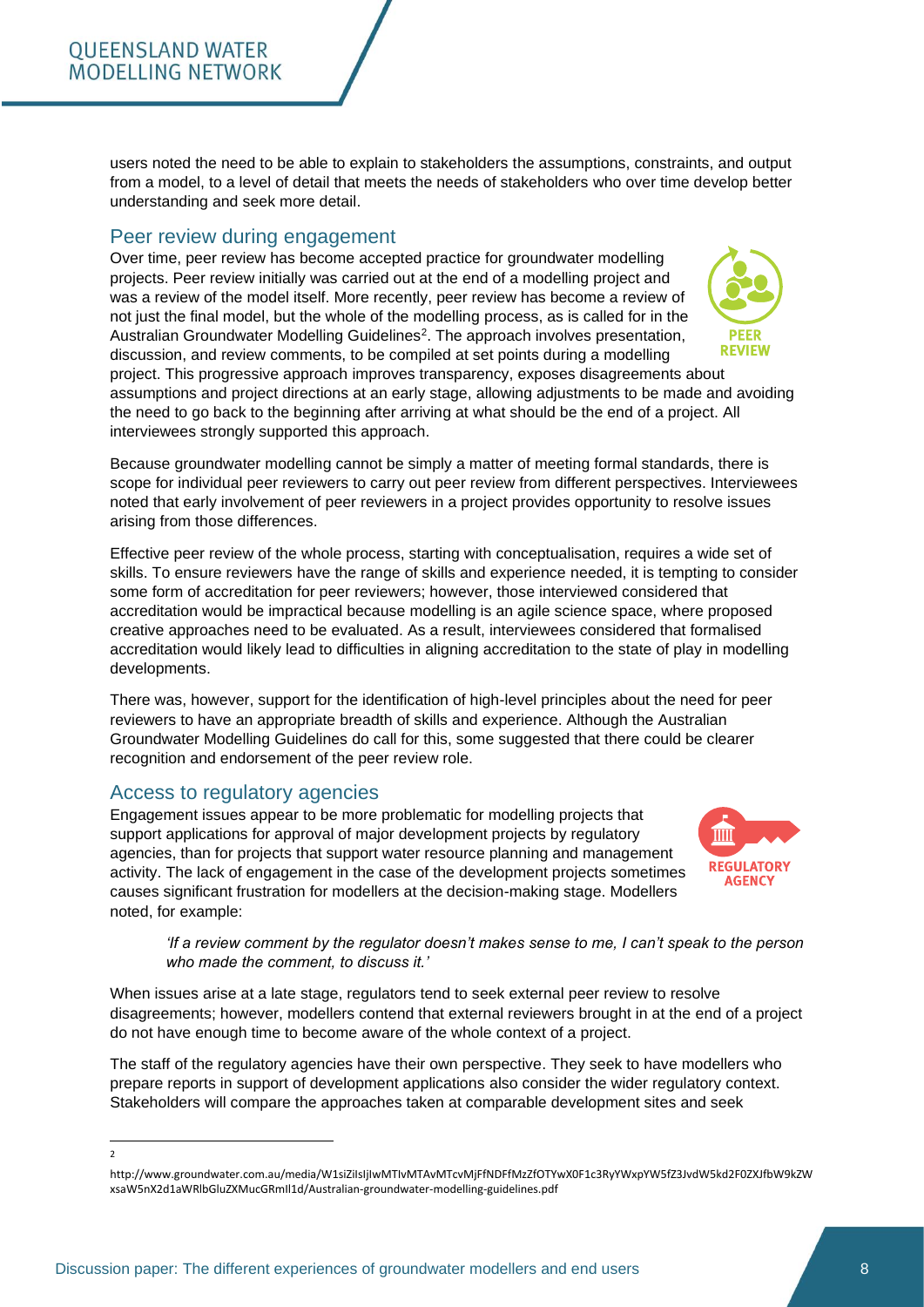explanation of differences. Regulators aspire for modellers to consider this throughout a project. If there is no good reason to make different assumptions than were previously made at a comparable site, then the same assumptions should be used. If there is good reason to use different assumptions, then the reason should be explained. There needs to be transparency about the assumptions made and the data used to provide confidence that the assumptions and data are not selected to support a particular outcome.

## <span id="page-8-0"></span>**Complexity in models**

#### <span id="page-8-1"></span>Complexity is not always helpful in a mathematical sense

Modellers noted that it is becoming ever easier to build complexity into groundwater models. Where complexity is needed to best integrate conceptual understanding and available data to improve the usefulness of model output, the complexity is a good thing. Complexity is likely, however, to make the model slower to run, more difficult to calibrate, and harder to carry out uncertainty analysis. There is a view that modellers may be attracted to introducing complexity simply because it can be done and it makes the model appear impressive, without enough attention paid to how the added complexity improves the usefulness of output. The summary position could be expressed as:

*'From a mathematical perspective, a model should be no more complex than it needs to be.'* 

#### <span id="page-8-2"></span>Complexity may be helpful in a communications sense

End users point out that models sometimes need to include specific detail and produce specific outputs to meet statutory requirements, and they seek for modellers to recognise this reality. End users also point out that they use model output not only to support decision-making, but also for



stakeholder communications. They point out that stakeholders see models as being the integration of knowledge about a groundwater flow system. Stakeholders gain confidence from knowing that some feature, such as a geologic fault, has been incorporated into the model. There are therefore circumstances where, while not adding value in terms of mathematical outcomes, model complexity is nonetheless useful in giving stakeholders confidence about the level to which the detail of the groundwater flow system is understood and taken into account. Clearly a balance is needed, but the value of a groundwater flow model and its underlying geologic and conceptual models as communication tools needs to be recognised. The end user position could be expressed as:

*'From a communications perspective, a model should be as complex as it needs to be.'* 

#### <span id="page-8-3"></span>Bespoke or commodity modelling

Mark Twain once said, 'I didn't have time to write you a short letter, so I wrote a long one instead'. The notion can well be channelled to characterise the choices that are made in the groundwater modelling space: a modelling project can be placed along a 'short letter – long letter' spectrum. At one end of the spectrum is what might be described as a 'bespoke' model (to adapt a term from the garment industry).

The advantage of bespoke models is that they are specifically designed to address specific management issues. Bespoke models are constructed in an enabling environment, with the following ideal characteristics:

- There is early and ongoing engagement between conceptualisers, modellers, peer reviewers and end users, who all understand the need for different skills that the other parties bring to the project.
- All available 'soft data' as well as 'hard data' is considered.
- The modeller is highly skilled and able to innovate and make changes or enhancements to the software, if needed.
- There are both time and financial resources to support the testing of creative approaches, some of which will prove useful and some will not, so failures along the way are expected.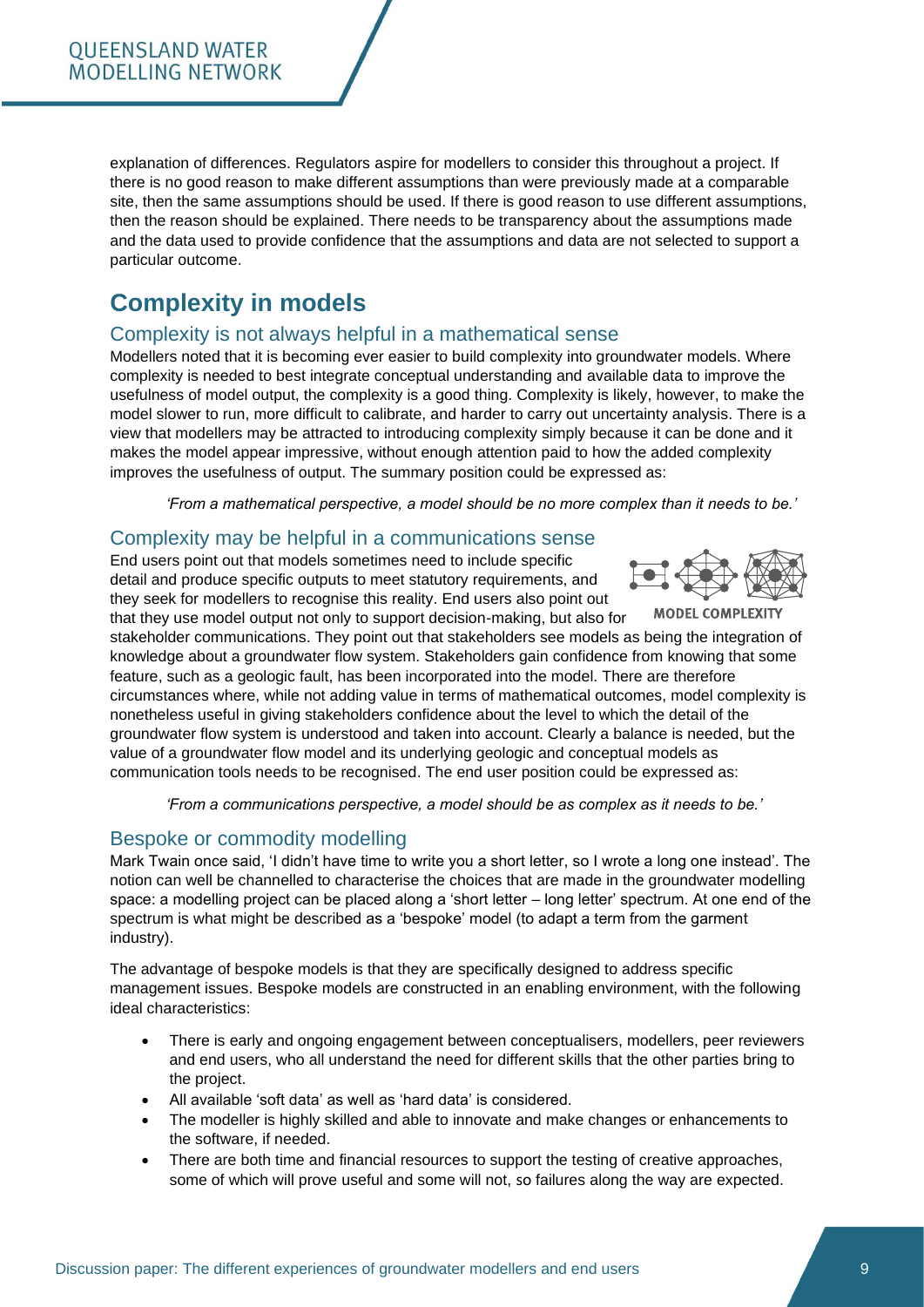While bespoke models can be expected to produce the most useful output for end users, the disadvantages are that they are expensive and likely to require highly skilled operators. There is also a risk that the development of new techniques can become an end in itself for the modeller and a distraction from the needs of the end user. This is a risk that can be minimised if there is sufficient engagement and feedback.

At the other end of the spectrum is what some interviewees described as a 'commodity' model. These models are likely to involve a modeller receiving data without significant contact with those who have local knowledge of the system, using standard modelling software and a standard workflow, with fast completion as a driving priority.

The advantage of commodity models is that they will be less expensive to construct and potentially may be able to be used by several operators in the end user environment if adequate operating guidelines are available. Such operational accessibility adds to the value of a model as a communications tool. The disadvantage of a commodity model is that it may not optimally address the question the model is intended to address and may fail to utilise all the soft and hard data available. A broad scale commodity model may however provide a useful framework that can be refined in focus areas at a later stage.

Senior modellers noted that groundwater modelling is a service provided by many providers of general engineering services, where standardised approaches are common. In those situations, there is likely to be a disposition towards the commodity model approach. However, groundwater modellers noted that because groundwater flow systems are highly complex and subject to great uncertainty, the counterbalancing need for a bespoke approach should be considered.

## <span id="page-9-0"></span>**Improving end user skills and expertise**

Many of the modellers and end users identified the need for improvement in end user understanding of groundwater systems and modelling if engagement between end users and modellers is to be effective. There are, however, differences between end users in agencies that assess applications for environmental approvals for major developments ('regulatory agencies'), and end users in agencies that operate water allocation and management systems ('water planning and management agencies'). The issues for the two groups are discussed separately in the following sections.

#### <span id="page-9-1"></span>Skills and expertise in regulatory agencies

There is a perception among both modellers and staff of regulatory agencies that there is often a lack of relevant skills and expertise inside regulatory agencies. This is not easily addressed through recruitment and training, because regulatory agencies need to have capacity covering a wide range of disciplines well beyond groundwater modelling. It is unrealistic to expect that they will consistently retain skills in the range of areas involved in a groundwater modelling project, particularly as the skills are constantly evolving as science and techniques continue to develop.



Project outcomes will be limited if regulatory agencies do not have ongoing timely access to the skills and experience necessary to enable effective engagement with modellers. To address the issue, there is support among the interviewees for the following concept:

- A regulatory agency could establish a standing panel of technical experts with skills in the range of areas relevant to a modelling project. The panel would include local knowledge experts, hydrogeologists, ecologists, groundwater flow modellers and peer reviewers.
- For any individual development project, the regulatory agency could form a regulatory support team from the members of the standing panel.
- A representative of the regulatory agency and the regulatory support team would meet with the project proponent's modelling team at the peer review stages, to work towards a common understanding.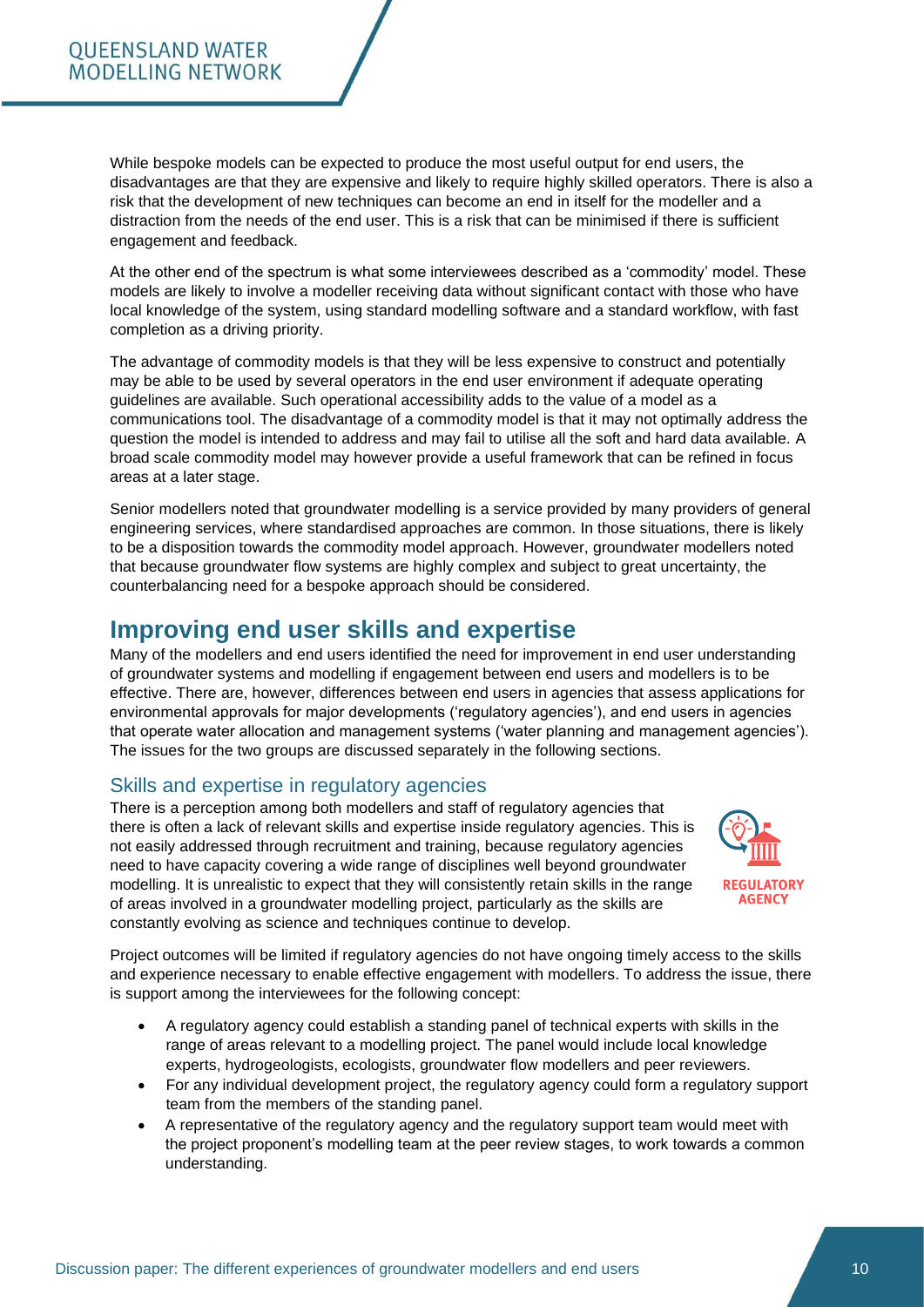#### **OUEENSLAND WATER MODELLING NETWORK**

#### <span id="page-10-0"></span>Skills and expertise in water planning and management agencies

Water planning and management agencies have greater groundwater skills and experience than regulatory agencies because of the narrower focus of those agencies. They have some planning and management staff with significant groundwater knowledge and experience. These groundwater experts interface between groundwater modellers and other end users who have less groundwater experience. Both modellers and end users find this helpful.

One view given, however, was that while the involvement of the groundwater experts in this way is helpful, it can also result in the expert becoming a gatekeeper of knowledge, limiting improvements in the capacity of less experienced staff. It was suggested that the groundwater experts should see theirs as a communication role, helping modellers and end users understand each other and build relationships with each other, rather than as interpreters standing at an interface between modellers and end users.

## <span id="page-10-1"></span>**Model reporting**

There is general agreement among those interviewed that the standard of model reporting varies enormously, ranging from excellent to awful. Sometimes, the details about the model are in an appendix to a project report, with little discoverable connection between the high-level modelling outcomes in the main report and the dense material about the model in the appendix. That makes it difficult for technically

able end users to discover why particular approaches were taken and how data was used. Much time is then spent by end users going back to the modellers, seeking clarification. Those end users are an important audience because they play a key role in building trust between modelling teams and broader stakeholder groups.

There were mixed views among the interviewees on the usefulness of proformas for guiding the content of modelling reports. There was agreement that there is value in a proforma to the extent of a checklist on matters that should be covered, but also a general concurrence that the proforma should not be too prescriptive. Inexperienced end users may not initially be aware of the matters that need to be covered. Engagement with modellers at the beginning of a project could include the preparation of a checklist of the matters to be covered in the report – a checklist that could be reviewed as a project progressed.

The Australian Groundwater Modelling Guidelines identify the need for modelling reports to be written for a broad audience, however, inadequate model reports continue to be a pain point for end users.

## <span id="page-10-2"></span>**Groundwater modelling guidelines**

#### <span id="page-10-3"></span>**Content**

There was a high level of support, among the modellers interviewed, for the existing guidelines for groundwater modelling. Most modellers considered that any guideline should be at a high level, be fit for purpose, avoid unnecessary bureaucracy and not be used as a quasi-standard to constrain good practice, as discussed in the following section on uncertainty analysis.

#### <span id="page-10-4"></span>Uncertainty analysis

Uncertainty analysis in groundwater modelling is an emerging technique; the Guide to Uncertainty Analysis<sup>3</sup> (the 'Guide') seeks to assist in the implementation of the technique. The Guide states that it is not a textbook, instruction manual or formal guideline, but rather is intended to provide initial guidance on the value of and need for uncertainty analysis. In the experience of some modellers,







<sup>3</sup> http://www.iesc.environment.gov.au/publications/information-guidelines-explanatory-note-uncertainty-analysis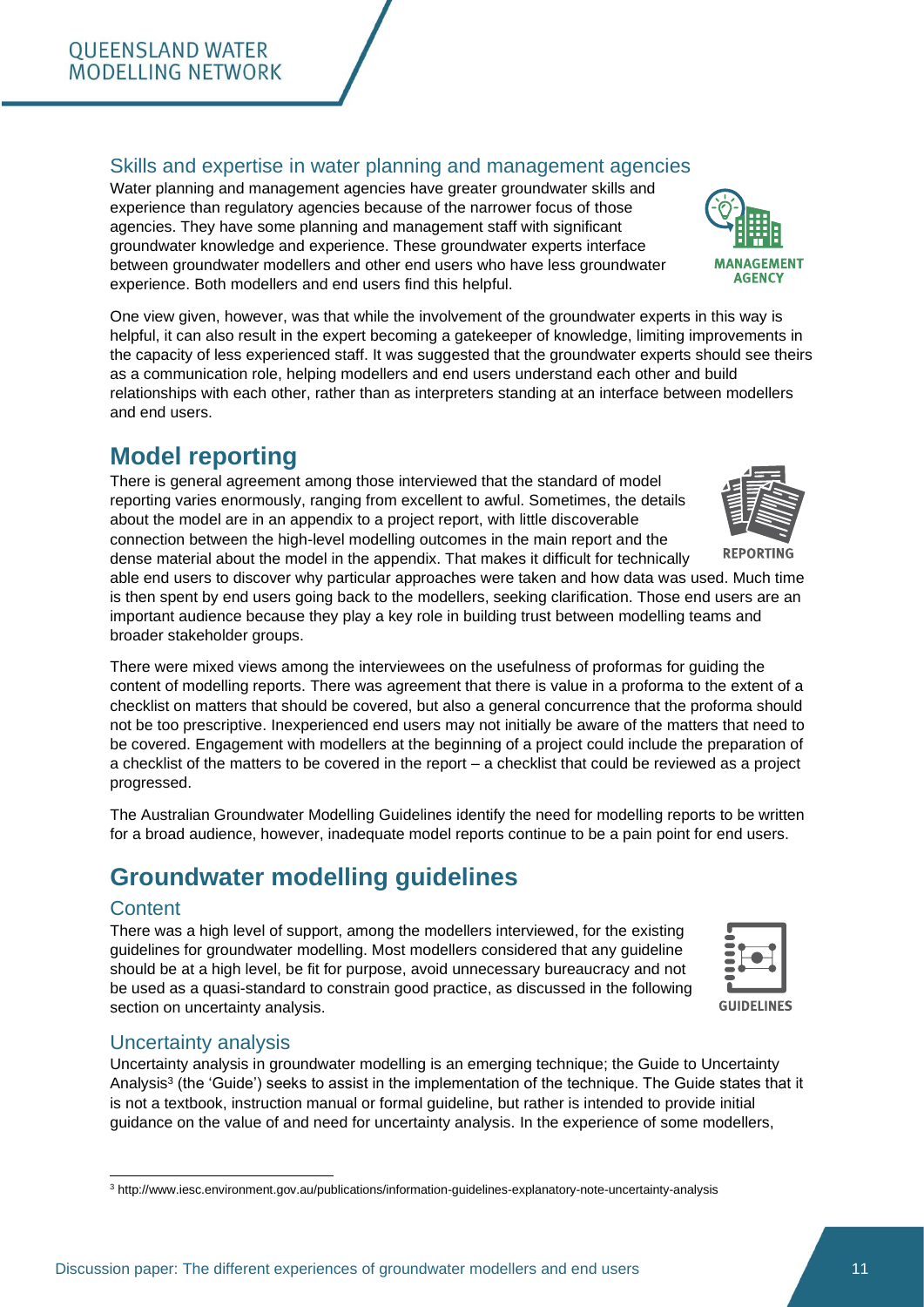however, the Guide is tending to be used as a quasi-standard by some end users, which is leading to difficulties. Comments from modellers included:

*'I was required to build a level 3 model and meet associated statistical performance measures. I could have built a model that better met the need, but it would not have met the specified performance measures. If I had built the better model, I could have reported other performance measures that were more relevant.'* 

End users reported that modellers also use the Guide inappropriately sometimes, which can cause other difficulties. One end user comment was:

*'They prepared a very crude model to which uncertainty analysis techniques had been applied almost as a 'get out of jail free' measure. The big uncertainty spreads disguised poor modelling as uncertainty.'*

A recent webinar series<sup>4</sup>, delivered by the Groundwater Decision Support Initiative within the National Centre for Groundwater Research and Training, has been directed at improving capacity to understand uncertainty in groundwater modelling. The webinars have been widely supported. Perhaps this is an approach that can improve end user understanding and reduce the misuse of guides that can lead to perverse outcomes.

#### <span id="page-11-0"></span>National groundwater modelling guidelines

In 2012, the then National Water Commission prepared the Australian Groundwater Modelling Guidelines<sup>5</sup>, which deal with matters mentioned in this paper, such as the need for model reporting to speak to a range of audiences, and for peer review to be multiskilled and integrated throughout the modelling process. Based on the interviews conducted for this discussion paper, there does seem to be a need for a process for progressive update of those guidelines.

### <span id="page-11-1"></span>**Conclusions**

Conclusions from the project that could provide points for future discussion among modellers and end users with a view to increasing the use of groundwater models. Conclusions are as follows.

| 1. A lot of problems could be avoided if modellers and end users spent<br>more time together at the beginning a modelling project, clearly<br>identifying the management issue to be addressed and the potential to<br>construct a groundwater model that would be useful in addressing the<br>issue.                                                                           |               |  |
|---------------------------------------------------------------------------------------------------------------------------------------------------------------------------------------------------------------------------------------------------------------------------------------------------------------------------------------------------------------------------------|---------------|--|
| 2. Modellers seek for end users to accept that there is uncertainty in<br>groundwater modelling and a model can only be a decision support<br>tool. End users point out that they need to make binary decisions and<br>they therefore seek for modellers to see their perspective and make<br>models as useful as possible.                                                     | MODEL         |  |
| 3. It is becoming easier to make models more complex. This can result in<br>models being more complex than they need to be, from a<br>mathematical perspective. Models are also used by end users for<br>educational purposes, however, and so need to be sufficiently<br>complex to give stakeholders confidence that models adequately<br>represent groundwater flow systems. | MODEL COMPLE) |  |

<sup>&</sup>lt;sup>4</sup> https://gmdsi.org/blog/seeking-common-ground-modellers-and-geologists/

<sup>5</sup> http://www.groundwater.com.au/media/W1siZiIsIjIwMTIvMTAvMTcvMjFfNDFfMzZfOTYwX0F1c3RyYWxpYW5fZ3JvdW5kd2F0 ZXJfbW9kZWxsaW5nX2d1aWRlbGluZXMucGRmIl1d/Australian-groundwater-modelling-guidelines.pdf